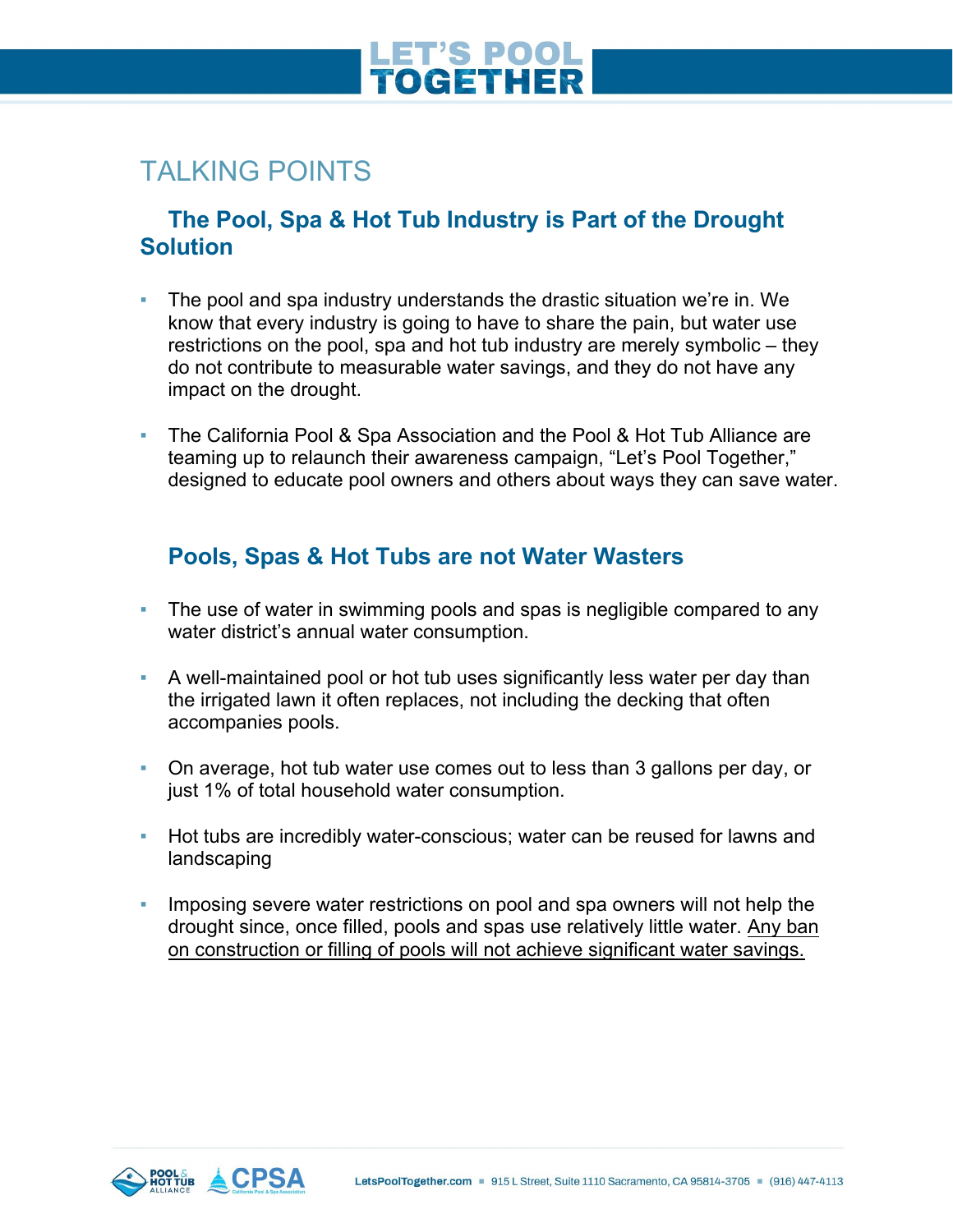# **ET'S POOL**<br>**OGETHER**

### **The Pool, Spa & Hot Tub Industry is Critical to California's Economy**

- **The tens of thousands of small business owners and employees and the** millions of dollars in economic output makes the pool and spa industry a crucial part of California's economy.
- The industry creates approximately \$75,000 in local economic impact for every new pool.
- Pool construction employs hundreds of local residents, requires permit fees and employee payroll taxes be paid, all contributing to the local economy.
- The industry is comprised of small, local, often minority-owned businesses, and restrictions to the industry directly impact their livelihood.
- The California pool, spa and hot tub industry provides \$5 billion in economic activity to this state each year. In 2020, the industry contributed more than 94,000 local jobs to the California economy. We provide tens of thousands of well-paying jobs and millions in local and state taxes.
- To impose a ban on filling or building pools and spas would mean a significant monetary loss and spike in unemployment. I employ  $\Box$  people, all of whom rely on a robust pool and spa industry to make ends meet.
- My business, like so many others in the pool and spa industry, took a big hit during the recession and pandemic. Severe water restrictions on pool builders and our customers could be the final straw for many companies.
- Any restrictions on pool construction or filling could cost local governments millions of dollars in lost building permit fees and taxes.

### **Pool & Spa Owners Are Doing Their Part to Conserve Water**

- Pools, hot tubs and spas, and their surrounding decking, use significantly LESS water than a traditional lawn does.
- Once filled, a pool, decking and cover are about as water efficient as droughtresistant landscaping.